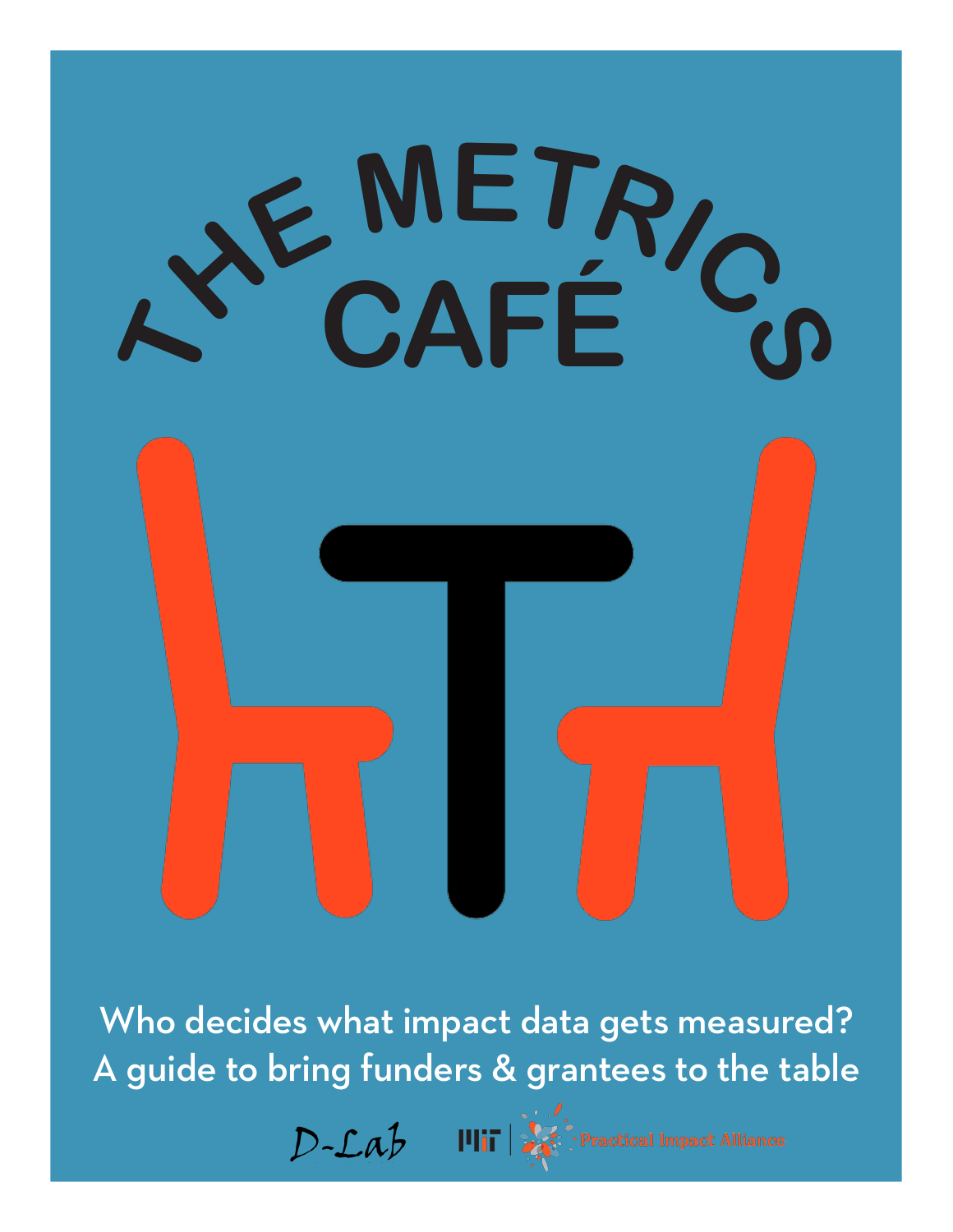# FOREWORD

Just over a year ago, a diverse group of practitioners from the MIT Practical Impact Alliance gathered on the first call for working group on measuring impact. Each one of us was grappling with some aspect of impact measurement, and before long, we had long list of questions for the group to tackle. How can we make measurement more relevant to our work? Is it better to develop custom metrics or standardize? And the question that came up over and over: who should decide what gets measured?

We kicked off the year with a workshop to answer that question. The challenge: come up with a set of metrics for a solar lighting venture. The catch: we all played different roles, each with competing motivations. Some of us took on the role of the entrepreneur, others played the part of the investor, and a third group the board member of an NGO. It was illuminating to see how our perspectives changed when we switched hats. The "entrepreneurs" wanted customer data to inform their day-to-day operations. The "investors" needed assurance of financial health and growth. The "NGO board" was looking for evidence of long-term social change. How could a small venture reconcile and manage these competing demands? At the end of the day, whose demands take precedence? How can we bring all the voices to the table?

Over the course of the year, we heard from all of these voices: implementers coping with funder demands, programs adapting to new standardized metrics for their sector, funders trying to make sense of impact across a diverse portfolio, and implementers convincing funders to adopt more relevant indicators. These journeys represent a dynamic system of negotiation, adaptation, and evolution, showing that measurement does not exist in a vacuum of cold statistics. On the contrary, it is alive, complex, and human.

This framework offers a window into these stories, and the lessons that came out of them. We hope it is a useful tool in your work.

*Laura Budzyna MIT D-Lab April 2017*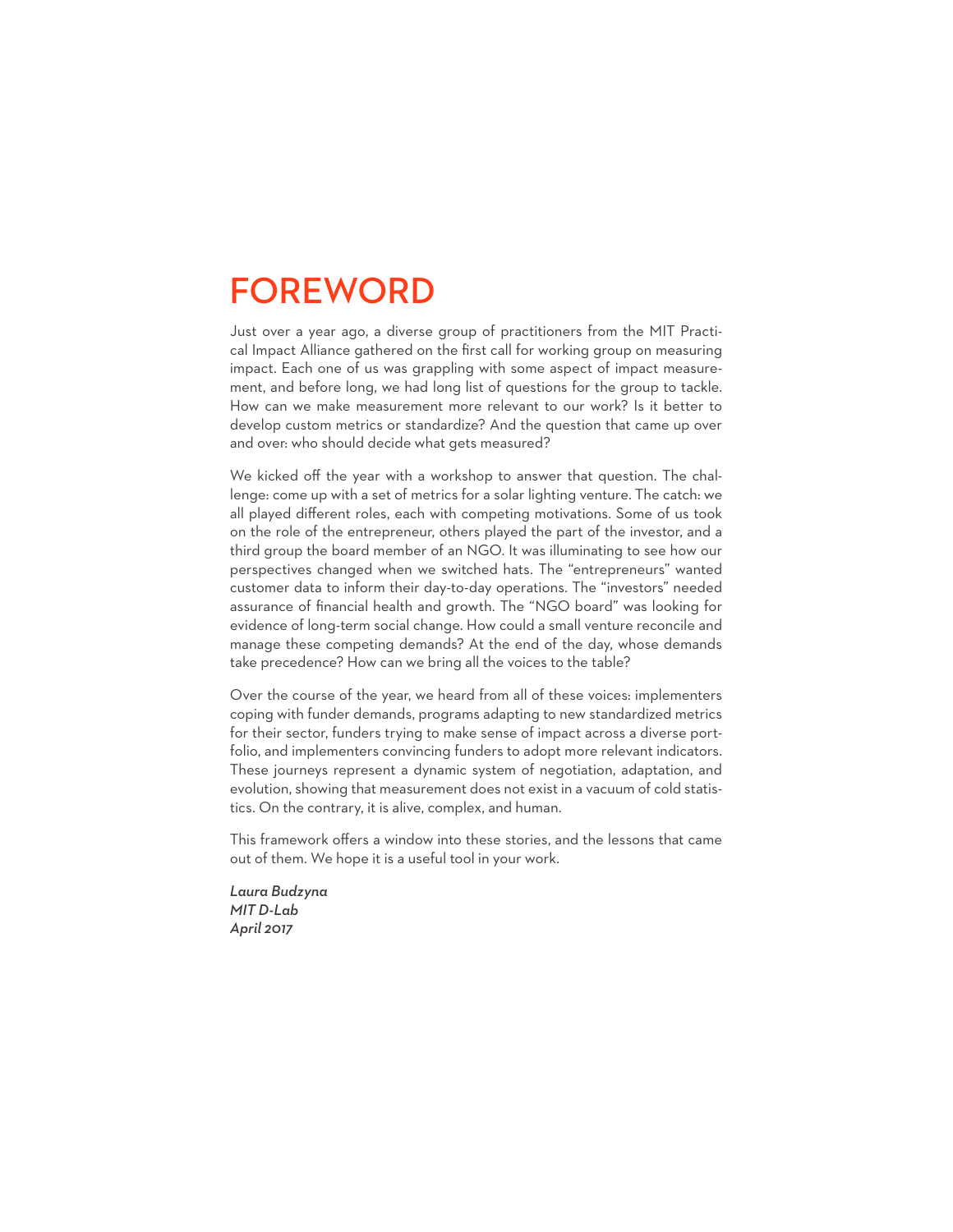# SETTING THE TABLE

# **Funders need impact data. Grantees do too. So who decides what gets measured?**

Funders and grantees don't always see eye to eye. Impact measurement is often the battleground where these differences play out. Grantees gripe about burdensome and outof-touch reporting requirements, while funders struggle to make sense of a motley mess of data. In the end, everyone comes away unsatisfied.

Funders need to understand and communicate their over-arching impact across a diverse portfolio of grants. They want to be able to compare investments in programs,

assess their portfolio in aggregate, and tell a simple and compelling story.

Often, funders need to defend their investments to their own boards, benefactors, governments, or con-

stituents. As a result, funders love consistent and comparable metrics from all of their grantees, without a lot of hassle.

Meanwhile, grantees need to understand the impact of their own work to learn, improve, and attract support. For this to happen, grantees need metrics that are highly relevant, even customized, to their own organizations. These organizations usually have few resources for impact measurement, so every penny they spend on data gathering must



All grantees report on the same set of standard metrics.



Funder and grantee work together to come up with a set of metrics.

count. They struggle when funders impose metrics that feel disconnected from their mission; this struggle is magnified when different funders require different metrics.

To make matters more complicated, there is no universal standard for measurement in the social sector, especially when crossing sectors and impact areas. That leaves funders and grantees to navigate and negotiate this complex space, usually without much measurement expertise or capacity of their own.

> The consequences: enormous resources are spent gathering data that is not valued or used, ending with a tangled heap of numbers instead of a unifying story. If funders and grantees

are not reconciling their needs, then the promise of the data-driven impact sector fades into a missed opportunity.

There is the possibility for a win-win. Grantees can benefit from standardization, and funders can learn from grantees' deep experience. Since funders usually hold the power in this relationship, they have the responsibility to start the conversation. To start, they first need to choose the right model to bring both parties to the table:



# MADE TO ORDER BRING YOUR OWN LUNCH



The heart of the problem? Funders and grantees need different things from impact metrics.

> Grantees come with their own metrics.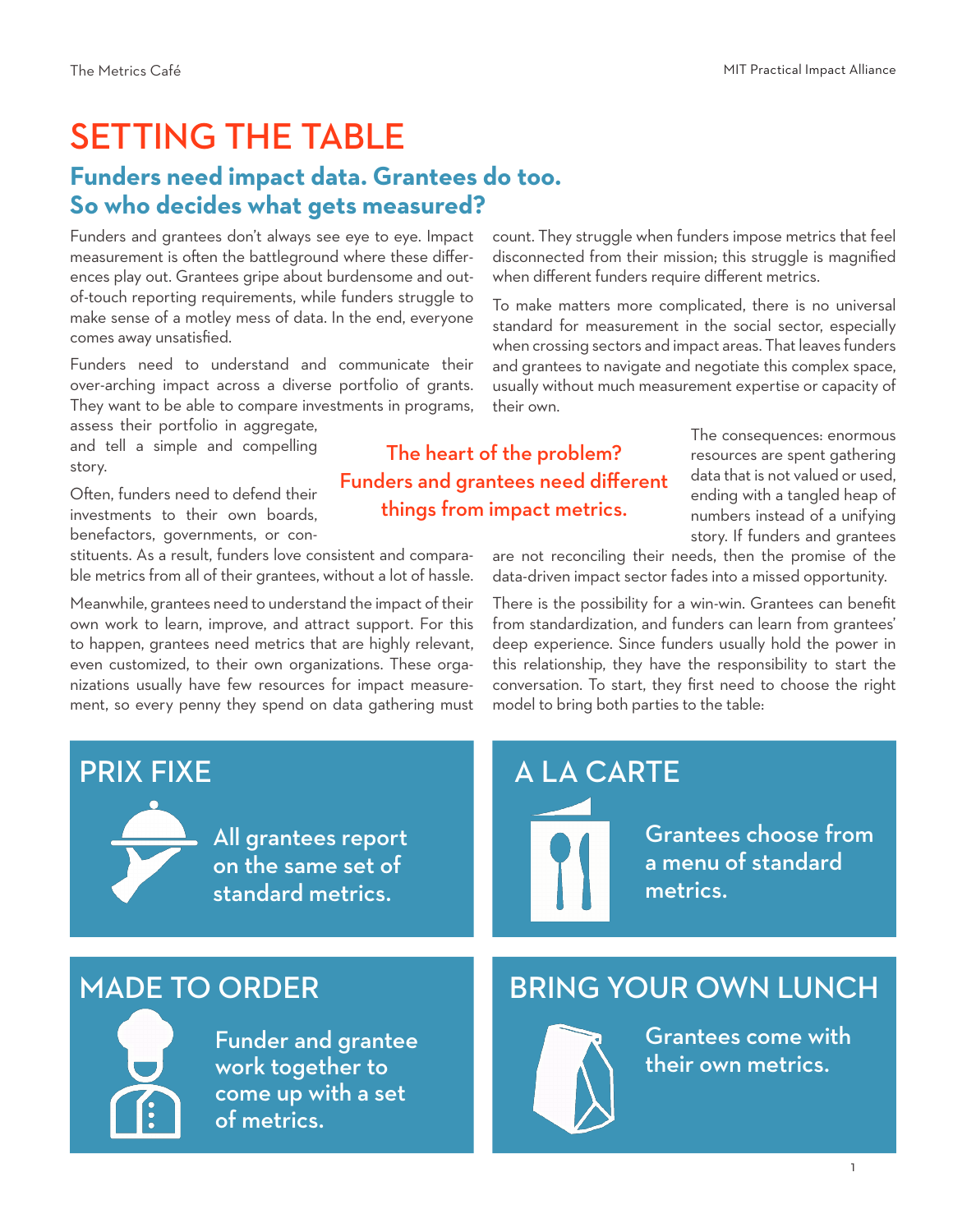# OPTION 1: PRIX FIXE All grantees report on the same set of standard metrics. *The guests dine at the whims of the chef. Let's hope she knows what she's doing.*

In the traditional prix fixe model, the funder calls the shots, choosing a standard set of metrics that all grantees must report. With standardized data, the funder can compare metrics from grantee to grantee and aggregate up to portfolio-level results. The grantee does not usually have any control over this list; if they have not tracked these metrics before, they must get their systems in gear to do so. On one hand, prix fixe can be an opportunity for grantees to build their systems. On the other hand, prix fixe can feel more like, "finish your plate, or no dessert!"

## WHO SHOULD USE IT?

- **Funders** focused on a specific sector, where all grantees are working toward similar goals
- **Funders** working in sectors with clear standards, or even regulations, for measurement (e.g. social performance in the microfinance industry)
- **Funders** working in a variety of sectors but focused on a specific area of impact (e.g. social enterprise incubators focused on financial sustainability)

# IF YOU USE IT

- **Do your homework.** Make sure the metrics you select are vetted, evidence-based, and standard for the sector. Align them with frameworks like the Global Impact Investing Network's (GIIN) Impact Reporting and Investment Standards (IRIS) or the United Nations' Sustainable Development Goals.
- Keep it consistent**.** All the benefits of standard metrics are lost if your grantees are measuring or calculating the same indicators in different ways. Provide clear guidance, tools and support.
- **Keep it light.** Four or five standard prix fixe indicators are okay. Fify are not. If you ask for too many, it becomes burdensome and can breed resentment.
- **Remember your mission.** Don't choose metrics just because they happen to be common across your grantees. Make sure they are directly related to your organization's mission and theory of change.
- Check in with grantees. Consult grantees about their experience collecting the metrics. Find out whether they are using them for other purposes in addition to reporting to your funding organization. These conversations will help the metrics evolve to be more useful to grantees in the future, or at the very least, uncover issues in your data.

# PROS

The funder can easily aggregate high-level impact across a portfolio.

The funder can compare performance from grantee to grantee.

The funder saves time and resources with a simple, streamlined system of data collection, analysis and reporting.

The grantee is able to benchmark against programs that collect similar metrics.

The grantee gains tools and experience in measuring indicators that are standard for the industry.

### **CONS**

One-size-fits-all metrics often fail to tell the full story, much less capture nuance.

Metrics can have different meanings in different contexts. For instance, "scale" has a different meaning for an app than for an agricultural machine.

To grantees, metrics may feel imposed or irrelevant, risking lack of buy-in.

To grantees, reporting can feel like a "box checking" exercise or an administrative burden. This may be a missed opportunity for grantees to think critically about impact.

Grantees' negative experiences with imposed metrics can breed resentment and ultimately hinder a culture of data-driven decision making.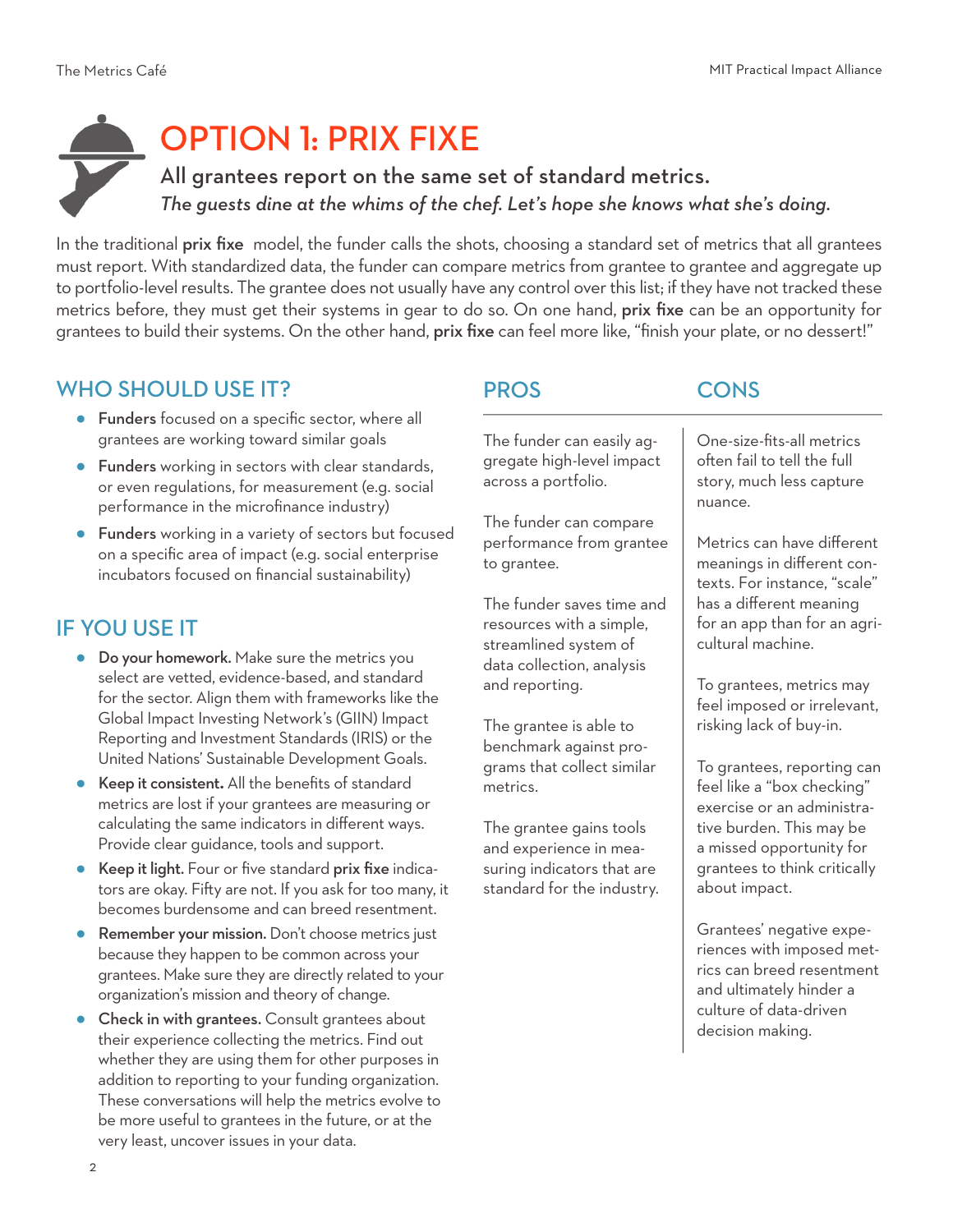#### PRIX FIXE SPOTLIGHT CASE: ROOT CAPITA**L**

Root Capital is a nonprofit social investment fund that grows rural prosperity in poor, environmentally vulnerable places in Africa and Latin America by lending capital, delivering financial training and strengthening market connections for agricultural small and growing businesses. As an experienced lender in the agriculture sector, it has developed a prix fixe list of standard metrics deeply rooted in evidence and experience.

During the due diligence process, Root Capital uses the same four metrics for all of its potential borrow-

ronmental vulnerability, and social and environmental performance. Root Capital compares each loan's expected impact rating to its expected financial risk and

The use of standardized impact metrics integrated with financial data has promoted more organizational alignment and more strategic decision-making. According to Mike McCreless, Root Capital's Senior Director of Strategy and Impact, "Everybody across our organization is on the same page about what specifically we're

return to determine which loans to offer.

ers: number of farmers reached, enterprise revenues, payment to farmers, and number of hectares under sustainable cultivation. They also score each potential borrower on a tenpoint Expected Impact Rating scale, based on 21 indicators of poverty, envi-

"The use of standardized impact metrics integrated with financial risk and return data has promoted more organizational alignment and more strategic decision-making."

trying to do in the world and what we're looking for in prospective borrowers."

This universal standardization was hard-won. Root Capital conducted studies with more than 30 businesses, interviewing over 3,000 smallholder farmers in order to determine which indicators would be most predictive of impact. "It took a long time to align on our Expected Impact Rating," says McCreless. "It came out of doing impact studies where the same handful of issues came up time and time again."

> McCreless recognizes that focusing their capital in a single sector makes it easier to go with a prix fixe model. "It wouldn't fit if we had a more heterogeneous portfolio." He also acknowledges that these

metrics do not capture the unique offerings of some of their investees, like those focused on local value chains or high-yield seed varieties.

Finally, Root Capital's prix fixe metrics are focused on predicting rather than proving businesses' impact. "It's a good tool for a specific purpose. But we complement it with impact studies, aggregated donor reports, and storytelling. It's part of a portfolio of things that we do."

Overall, McCreless reflects, "It's very satisfying to be using the impact data we collect to make decisions about loans in a very concrete way every day."

A prix fixe list of standard indicators is one of the most common models, largely because it favors the funder's needs. It works best when a funder and grantee come from the same sector and share the same clearly articulated goals.

# TAKEAWAY TAKEAWAY TAKEAWAY TAKEAWAY TAKEAWAY TAKEAT TARASAN TAKEAT AT TASA SA TAGLANCE

| <b>Funder resources needed</b>              | LOW         |
|---------------------------------------------|-------------|
| <b>Consistency &amp;</b><br>standardization | <b>HIGH</b> |
| Relevance to grantee                        | LOW         |
| <b>Grantee M&amp;E capacity</b><br>required | <b>LOW</b>  |
| <b>Capacity &amp; learning gained</b>       | MFD         |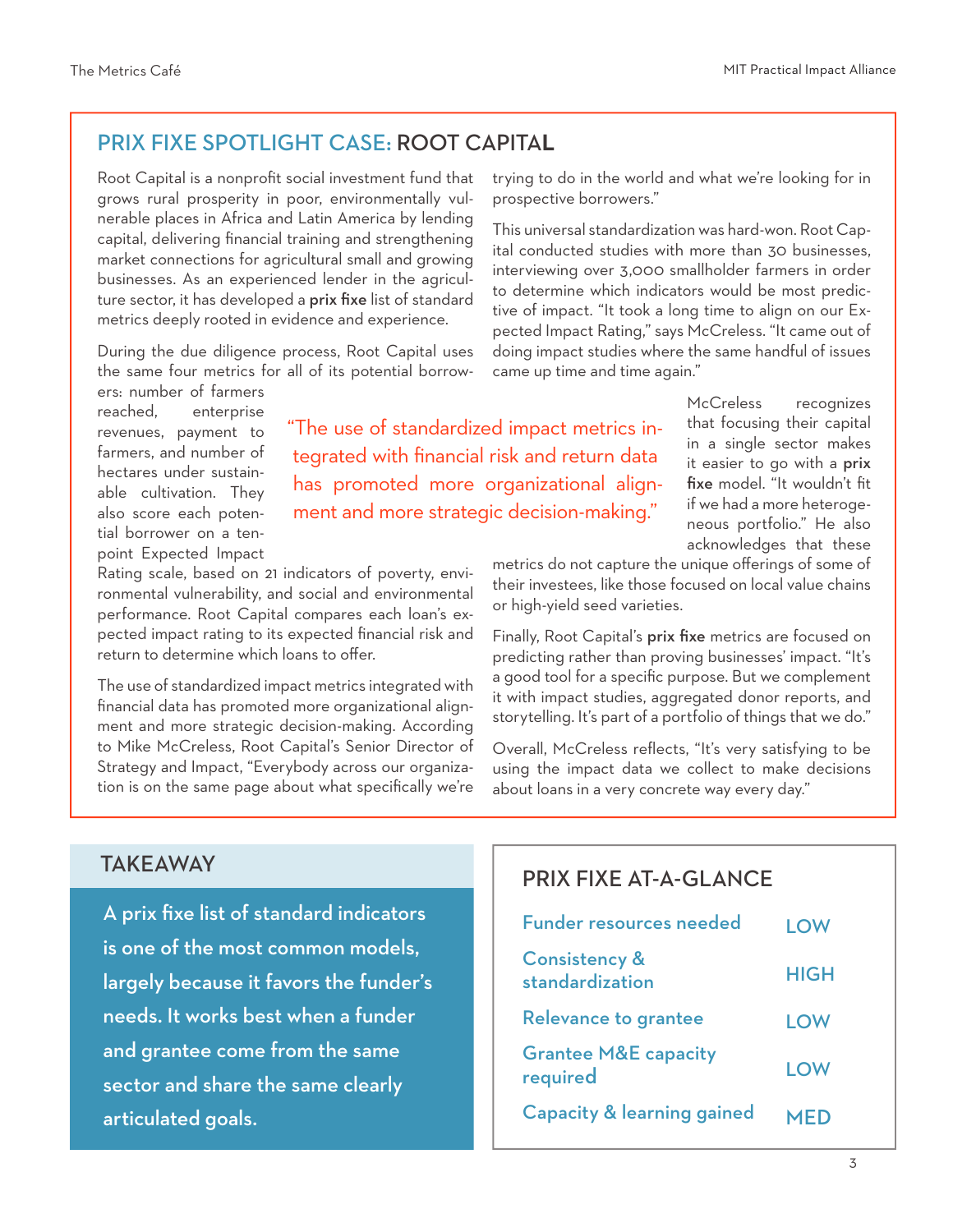# OPTION 2: À LA CARTE Grantees choose from a menu of standard metrics. *Diners choose from a range of dishes. There's something here for everyone!*

In an à la carte model, the funder provides a standard list of metrics, and grantees choose the metrics most relevant to their work. This arrangement allows the funder to compare and aggregate results for similar programs, though not across the whole portfolio. At the same time, it allows for some flexibility and diversity in the ways grantees communicate their impact. In many cases, this model is blended with prix fixe common-denominator metrics. In other words, grantees can choose their entrée, but everyone gets a salad on the side!

### WHO SHOULD USE IT?

- **Funders** working within a limited number of program areas or sectors
- **Funders** working within a single sector but with grantees who have a variety of goals
- **Funders** working mostly in sectors that have standardized metrics
- **•** Funders who want to get grantees started in impact measurement, but lack resources to invest in deep, high-touch capacity building
- **Grantees** looking for tools to benchmark against programs in the same sector

# IF YOU USE IT

- **Same advice as prix fixe:** Choose a good list, make sure indicators are measured consistently, keep it light, and check in with grantees.
- Have a conversation. Use the menu as a jumping-off point for a deeper discussion. Provide guidance, and make recommendations: the way a good waiter would!
- Ask for feedback. If you're working many different sectors, there's a good chance some of your grantees are more in touch with their own sector's standards. Let your grantees help you adapt and tweak the list.

The grantee has more flexibility, choice, and agency. No more reporting on irrelevant indicators!

The funder is still able to aggregate and benchmark across similar grantee clusters (for instance, those within the same sector).

The process of choosing can be a learning and reflection opportunity for grantees new to impact measurement.

## **CONS**

Funders will need to compartmentalize the way they talk about impact into clusters of grantees.

Grantees are still limited to a fixed list; their engagement is more passive without much opportunity to provide input.

Too much choice can be overwhelming if there is no guidance (i.e. IRIS metrics).

It can be hard to incorporate non-traditional, "outlier" grantees into the mix.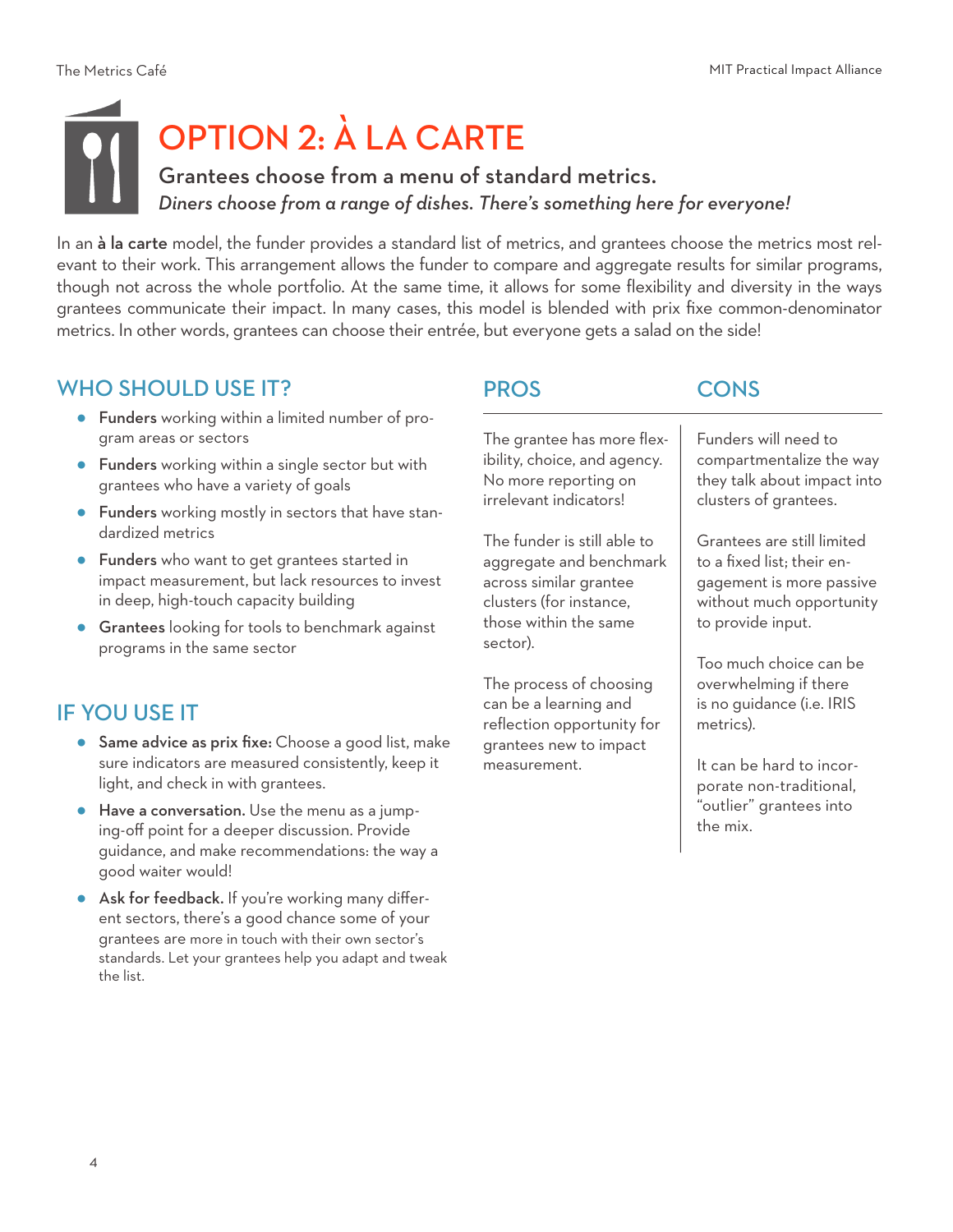## À LA CARTE SPOTLIGHT CASE: DEVELOPMENT INNOVATION VENTURES | USAID

Development Innovation Ventures (DIV), part of the U.S. Global Development Lab, is the US Agency for International Development's (USAID) open grant competition, providing tiered support to breakthrough solutions to the most intractable development challenges. In line with their philosophy of open innovation, their impact measurement approach also started broad. "It follows that we should be open to measuring what our organizations think is important to measure," says Sasha Gallant, DIV Portfolio Manager.

"We were incredibly open when we started. We had zero mandated KPIs [Key Performance Indicators]. It was – and

"Instead of something we're forcing upon them, it's more of a public good. It's not just 'here's a blank slate;' it's 'here are some lines, now you get to color them in.'"

still is – a philosophical choice around who decides what matters."

But after a few years, as the DIV team began to feel the need to understand their overarching impact, they came up against the limitation of this open approach. "Over time, as a funder, and instead of looking at things as distinct projects, you want to have a sense of what you have supported in aggregate and have a way to talk about your portfolio in a meaningful way." They also found the need to compare grantees working in similar sectors. "If we don't even have shared KPIs within a sector," she stresses, "then there's no way to do a head-to-head analysis."

Having spent years learning and building expertise in different sectors, they realized that they could share this guidance with future grantees. Today, they still determine custom metrics with grantees during the due diligence process, but they also ask for a standard set of prix fixe operational, financial, and impact indicators and provide a guiding list of à la carte indicators particular to the sector. For instance, their grantees in the alternative energy sector can now report on rec-

> ommended metrics like annual household carbon dioxide mitigation and annual household savings. DIV provides clear definitions, templates, and support to help grantees track these metrics consistently

and accurately. "You need to make it incredibly easy for the grantee. Wildly simple. Otherwise you just get bad data."

DIV has found that this technical assistance can be as transformative as the funding itself. For new or small organizations, a structured model can provide crucial guidance on the metrics that are standard for the sector and will help them attract funding in the future. "Instead of something we're forcing upon them, it's more of a public good," Gallant points out. "It's not just 'here's a blank slate;' it's 'here are some lines, now you get to color them in.'"

#### **TAKE AWAY**

In this model, there is more backand-forth conversation. The funder surrenders a bit of control and consistency and gets more nuance. The grantee gets a bit more agency and some guidance as well.

### À LA CARTE AT-A-GLANCE

| <b>Funder resources needed</b>              | <b>MED</b> |
|---------------------------------------------|------------|
| <b>Consistency &amp;</b><br>standardization | <b>MED</b> |
| <b>Relevance to grantee</b>                 | <b>MED</b> |
| <b>Grantee M&amp;E capacity</b><br>required | <b>LOW</b> |
| <b>Capacity &amp; learning gained</b>       | <b>MED</b> |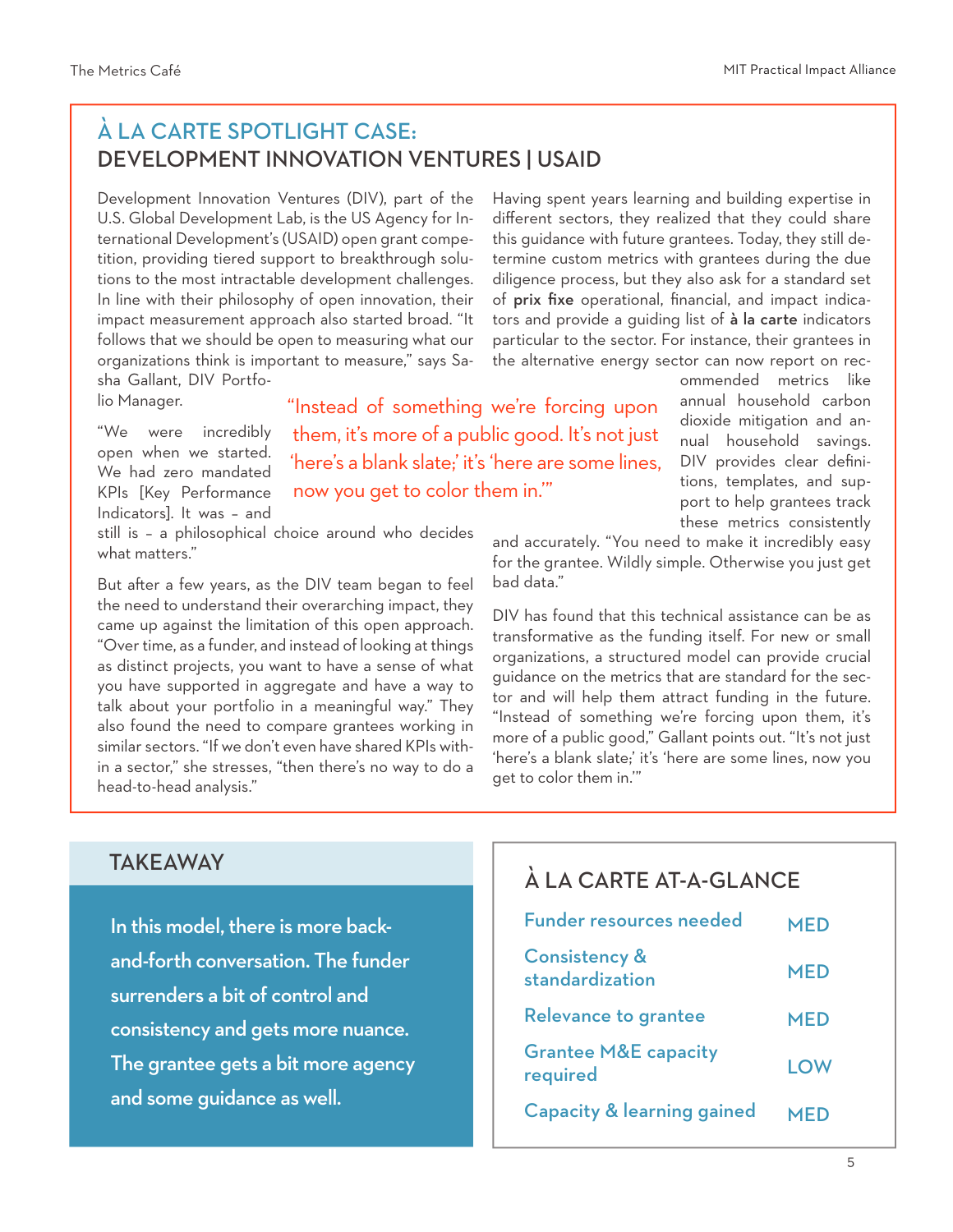

# OPTION 3: MADE TO ORDER

Funder and grantee work together to come up with a set of metrics. *Create the metrics sandwich of your dreams, with all your favorite fixings!*

The made to order model is all about customization, co-creation, and capacity building. The funder and grantee work closely together to come up with metrics that meet the needs of both. This can take the form of a conversation, a consultancy, or a workshop to design or refine the grantee's theory of change. In some cases, the funder provides an overarching framework to guide the process and ensure that their own needs are also met. The funder will be juggling a hodgepodge of reporting metrics, but those metrics will be highly relevant to the grantees' work.

## WHO SHOULD USE IT?

- **Funders** and grantees working in innovative or non-traditional sectors without established metrics
- **Funders** working with a small, diverse group of grantees
- **Funders** committed to close partnership and capacity building
- **Funders** who have a lot of measurement capacity to share (or willingness to learn)
- **Grantees** who have the appetite and demand for measurement

## IF YOU USE IT

- Plan to invest time and resources. These conversations, workshops, and customizations take time. Build them into the funding package from the due diligence process to technical assistance later on.
- **Build your own capacity.** Develop or draw on existing toolkits to guide grantees through the process of defining their impact goals and choosing metrics. If you don't have the expertise in-house, hire an evaluator to help facilitate the co-design process.
- **Prepare to be surprised.** Learn from the process. You may be able to incorporate the learning into more standardized measurement systems later.

# PROS

The resulting metrics and framework are highly relevant to the grantee, inspiring investment in impact measurement.

The funder is much more in tune with grantees' work and is able to incorporate learning centrally.

The collaboration has the potential to contribute measurement frameworks to new, innovative impact areas.

This flexible, customized process can contribute to a better-informed "menu" model later on.

### **CONS**

The process is much more resource-intensive for both the funder and grantee.

Funder may not be able to aggregate data into an overarching impact story.

Funder may struggle to compare programs in its portfolio.

Grantees are not easily able to benchmark against other programs.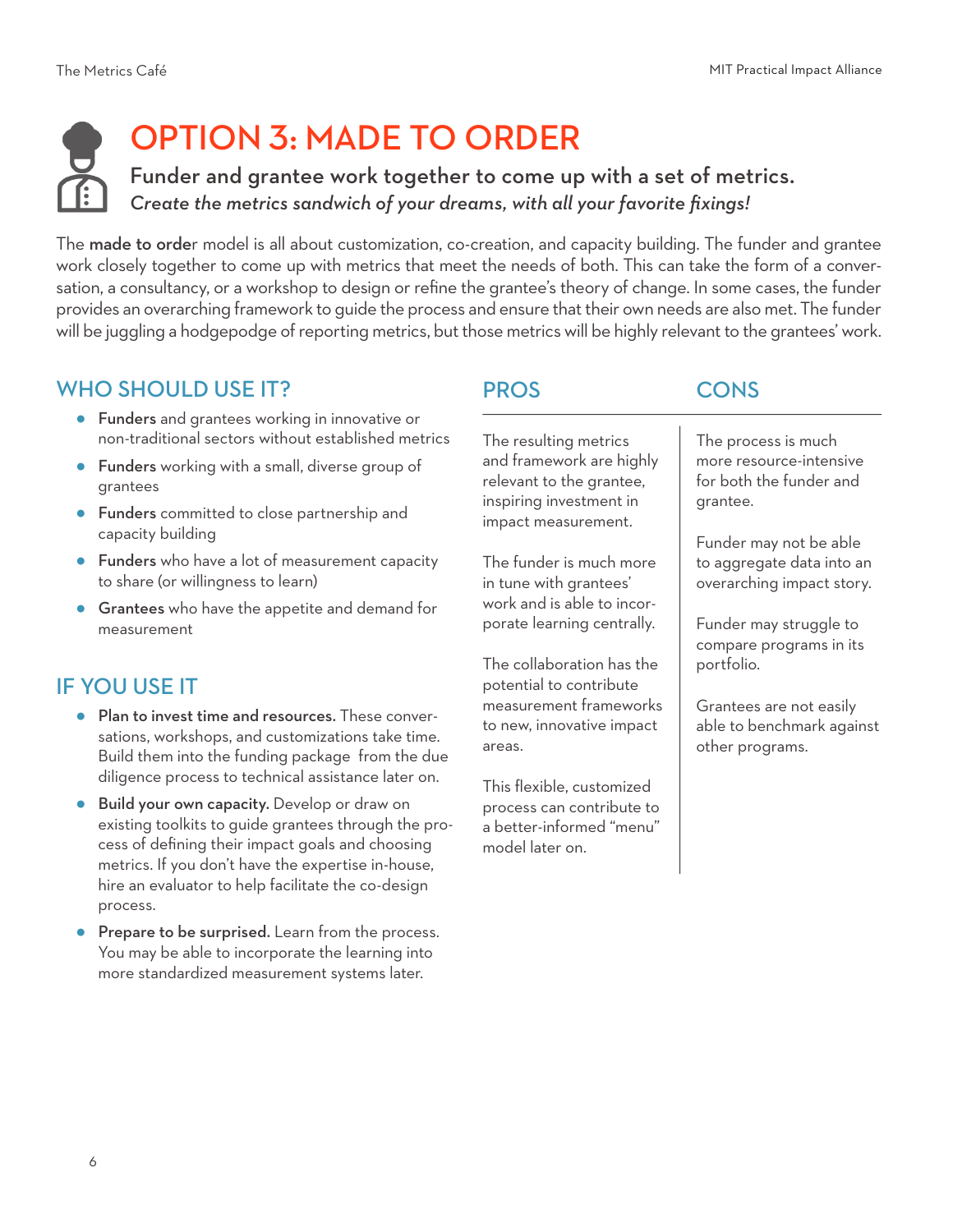### MADE TO ORDER SPOTLIGHT CASE: MERCY CORPS SOCIAL VENTURE FUND

Mercy Corps' Social Venture Fund provides early-stage financing and post-investment support to create and grow scalable, self-sustaining businesses that improve people's lives in an enduring way. Since its launch a little over a year ago, the fund has invested in eight social enterprises across a variety of sectors. As a small, novel fund with a diverse range of investees, a made to order model of impact measurement was the right fit.

won't specify exactly what to measure," explains Walker. The Mercy Corps team drew these categories from Acumen's Lean Data initiative, anchoring their process in the standards of the sector.

If a venture is still in the early stages of impact measurement, Mercy Corps provides the technical assistance to help them develop a theory of change and clearly define their indicators. This assistance is key to the fund's offerings. "We've gotten a lot of de-

"We start from the standpoint of the ventures that need to measure and improve their own performance," explains Chris Walker, Social Innovations Director

"We've gotten a lot of demand from entrepreneurs for our advice. They deeply care about measuring impact, but sometimes they don't know how best to go about it."

at Mercy Corps. "Our philosophy is to start with that. We're investing in them because they're committed to impact, and they're savvy about measuring their own performance by collecting data. That's the premise."

The fund's starting point is the metrics that the investees are already measuring. Next, it compares those metrics to its own internal impact framework to check for alignment. This process ensures that each grantee reports on at least one indicator in each of three categories: breadth of impact, depth of impact, and focus on underserved populations. "It's important that they measure something in each of those areas, but we

mand from entrepreneurs for our advice. They deeply care about measuring impact, but sometimes they don't know how best to go about it."

Walker stresses that this

method requires resources. "For this approach, you do need capacity … You need special expertise on staff or a consultant on call."

So far, Mercy Corps has faced little pressure from their funders to aggregate data at the portfolio level. This flexibility has allowed them to develop an iterative "learn as you go" model that has serves both them and their investees." We're collecting data that's useful for all of us to perform better in the future. If the data's not helping us and we're not using it to become more effective, why are we doing it?"

### **TAKEAWAY**

In this model, co-creation meets measurement. It takes longer, but you're far more likely to meet the needs of the grantee, and you'll learn a lot in the process.

#### MADE TO ORDER AT-A-GLANCE

| <b>Funder resources needed</b>              | <b>HIGH</b> |
|---------------------------------------------|-------------|
| <b>Consistency &amp;</b><br>standardization | LOW         |
| Relevance to grantee                        | <b>HIGH</b> |
| <b>Grantee M&amp;E capacity</b><br>required | <b>MED</b>  |
| <b>Capacity &amp; learning gained</b>       | <b>HIGH</b> |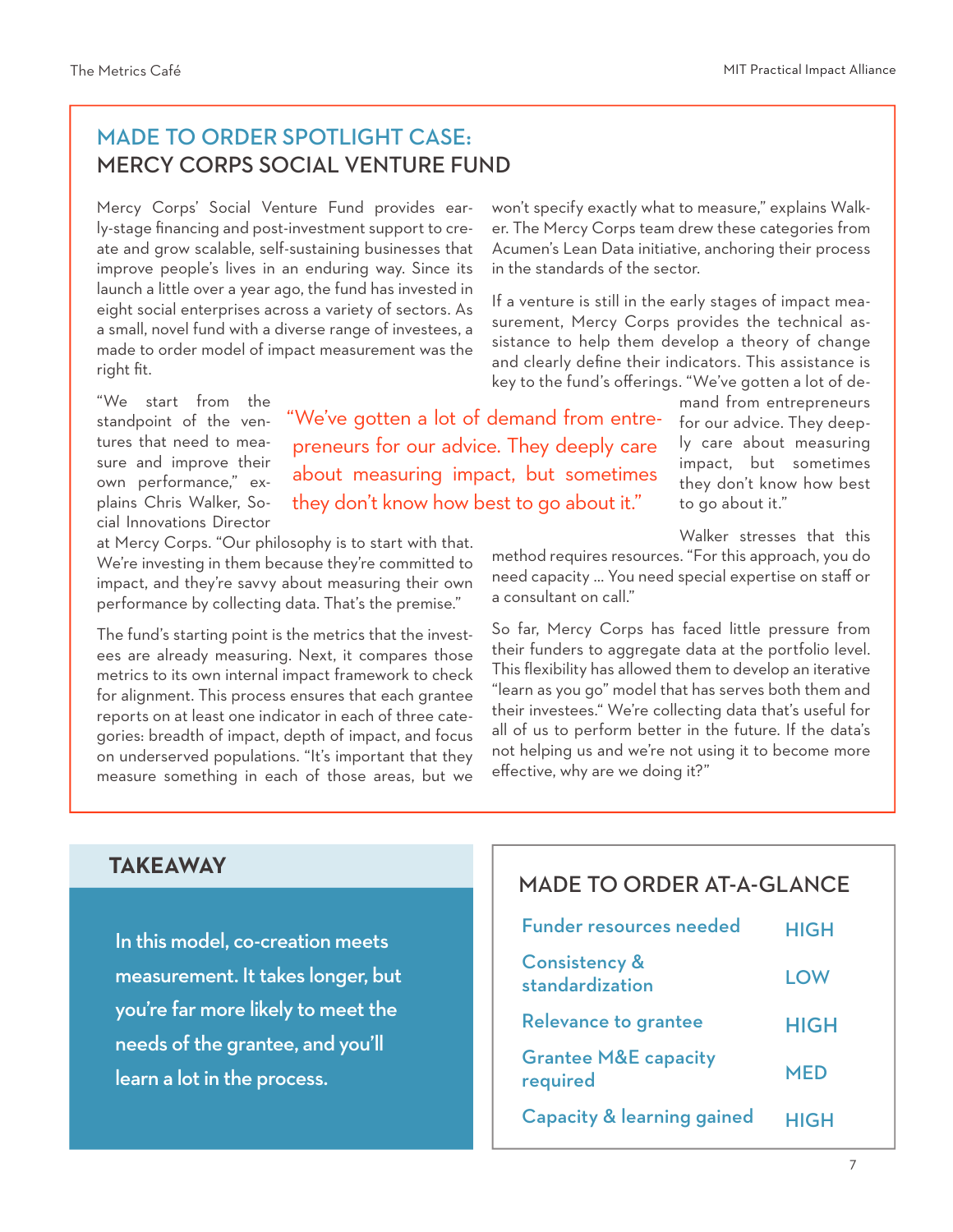

# OPTION 4: BRING YOUR OWN LUNCH

Grantees come with their own metrics. *Thanks, I'll pass on the restaurant fare. I've got a homemade meal that's much tastier.*

Sometimes, the grantee knows best. In a **bring your own lunch** model, the funder agrees to accept the metrics that the grantee has tracked historically. Grantees who are leaders in their sector, or who have highly developed monitoring and evaluation systems, are ofen best positioned to drive the metrics decision. This arrangement adds no new steps to the grantees' process, allowing them to direct funding toward programs instead of systems.

## WHO SHOULD USE IT?

- **Funders** new to the sector or seeking to learn from grantees
- **Grantees** with a clear theory of change and a defined set of metrics
- **Grantees** with strong monitoring and evaluation systems in place
- **Grantees** with a history of reporting on those metrics
- **Grantees** with more monitoring and evaluation experience than the funder
- **Grantees** who are more familiar with the sector than the funder
- **Grantees** working in an innovative, unique impact area

## IF YOU USE IT

- Plan to invest time and resources. These conversations, workshops, and customizations take time. Build them into the funding package from the due diligence process to technical assistance later on.
- **Build your own capacity.** Develop or draw on existing toolkits to guide grantees through the process of defining their impact goals and choosing metrics. If you don't have the expertise in-house, hire an evaluator to help facilitate the co-design process.
- **Prepare to be surprised.** Learn from the process. You may be able to incorporate the learning into more standardized measurement systems later.

| <b>PROS</b>                                                                                       | <b>CONS</b>                                                                               |
|---------------------------------------------------------------------------------------------------|-------------------------------------------------------------------------------------------|
| The grantee has full<br>freedom to report on the<br>impact metrics most rele-<br>vant to them.    | The funder may not be<br>able to tell an overarching<br>impact story.                     |
| The grantee avoids the<br>hassle of adapting systems<br>to an external framework.                 | It may be more difficult for<br>both funder and grantee<br>to compare and bench-<br>mark. |
| There is no burden on the<br>funder to create a custom<br>monitoring and evaluation<br>framework. | For the funder, the report-<br>ing process is much less<br>streamlined.                   |
| The funder can crowd-<br>source expertise from<br>grantees.                                       | This may be a missed<br>opportunity to gather<br>important, but excluded,<br>data.        |
|                                                                                                   | The grantee may not actu-<br>ally have a good system!                                     |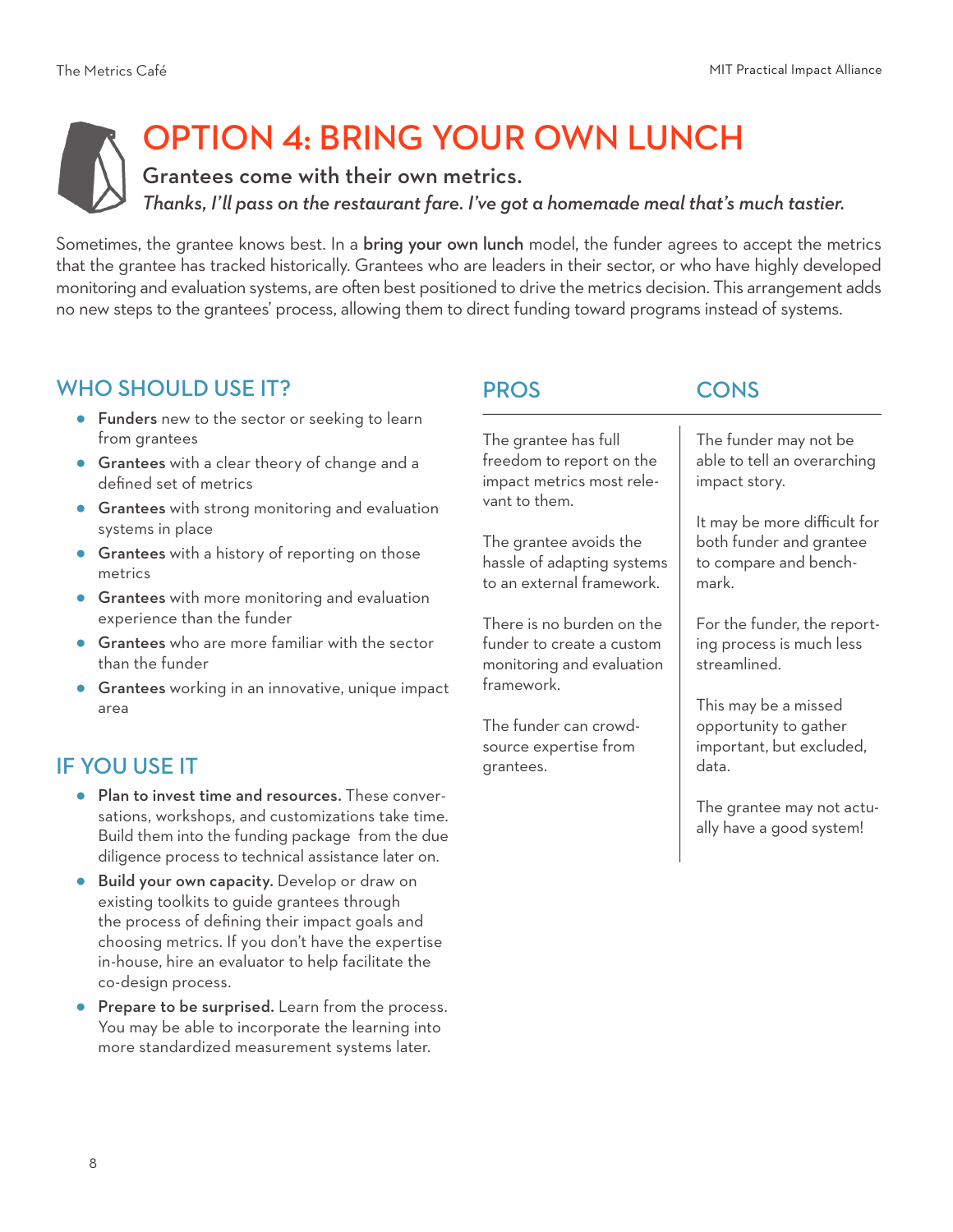#### BRING YOUR OWN LUNCH SPOTLIGHT CASE: AUTODESK FOUNDATION

Launched in 2014, the Autodesk Foundation supports organizations using design for positive social and environmental impact. As a young funding organization working in the evolving social design sector, Autodesk Foundation couldn't rely on standardized metrics; they didn't exist. Moreover, in its first year, the tiny team lacked the capacity to create its own impact framework, much less advise grantees on best practices in impact measurement.

Zoé Bezpalko, Autodesk's Design + Impact Lead, saw this as an opportunity. "Because of our design focus

and the variety of the organizations we work with, there is the potential to crowdsource ideas about the best way of measuring impact."

"Because of our design focus and the variety of the organizations we work with, there is the potential to crowdsource ideas about the best way of measuring impact."

The team took a design

thinking approach. What are people already doing? What do they need? Where are the gaps? "Tapping into different organizations having different angles to design is a very interesting way of doing it," says Bezpalko.

Autodesk's first grantees came with their own metrics, and the foundation began to draw from their knowledge. "Because we are such a new foundation and some of these organizations have been in the field doing this work for way longer, we recognize that they have expertise that we don't," Bezpalko explained. Grantees with particularly sophisticated frameworks, like D-Rev

and KickStart International, served as inspiration for Autodesk's own understanding of impact."On the flip side," cautions Bezpalko, "we cannot aggregate this data. She also warns that a bring your own lunch model will yield differences in quality of measurement across a portfolio: some organizations are doing it very well, and others have very limited capacity.

Now, the Autodesk Foundation is using these lessons to pilot its own impact framework, evolving toward a made to order model. This framework focuses on the impact of design, with metrics linked to effectiveness, efficiency,

> and scalability. They are also providing more guidance and training to grantees. They hope to move toward a more constrained set of prix fixe metrics in the future, but they are unlikely to replace the crowdsourcing

spirit entirely. Says Bezpalko, "I don't think I will ever get rid of the fact that I want our grantees to come with their own metrics."

Ultimately, this approach has allowed Autodesk Foundation to contribute to the conversation about how impact should be measured in design. "It's an opportunity to build our own or be part of the conversation toward how we should do it," says Bezpalko. "It's not static; things are evolving, and we are moving with it. Hopefully we are also a driver of how it's moving."

### **TAKEAWAY**

As long as you are confident in the grantees' sector expertise and M&E processes, this may be the perfect, most efficient solution. Over time, the collective wisdom of the grantees can inform the funder's understanding of impact.

#### MADE TO ORDER AT-A-GLANCE

| <b>Funder resources needed</b>              | LOW         |
|---------------------------------------------|-------------|
| <b>Consistency &amp;</b><br>standardization | <b>LOW</b>  |
| Relevance to grantee                        | <b>HIGH</b> |
| <b>Grantee M&amp;E capacity</b><br>required | <b>HIGH</b> |
| <b>Capacity &amp; learning gained</b>       | <b>HIGH</b> |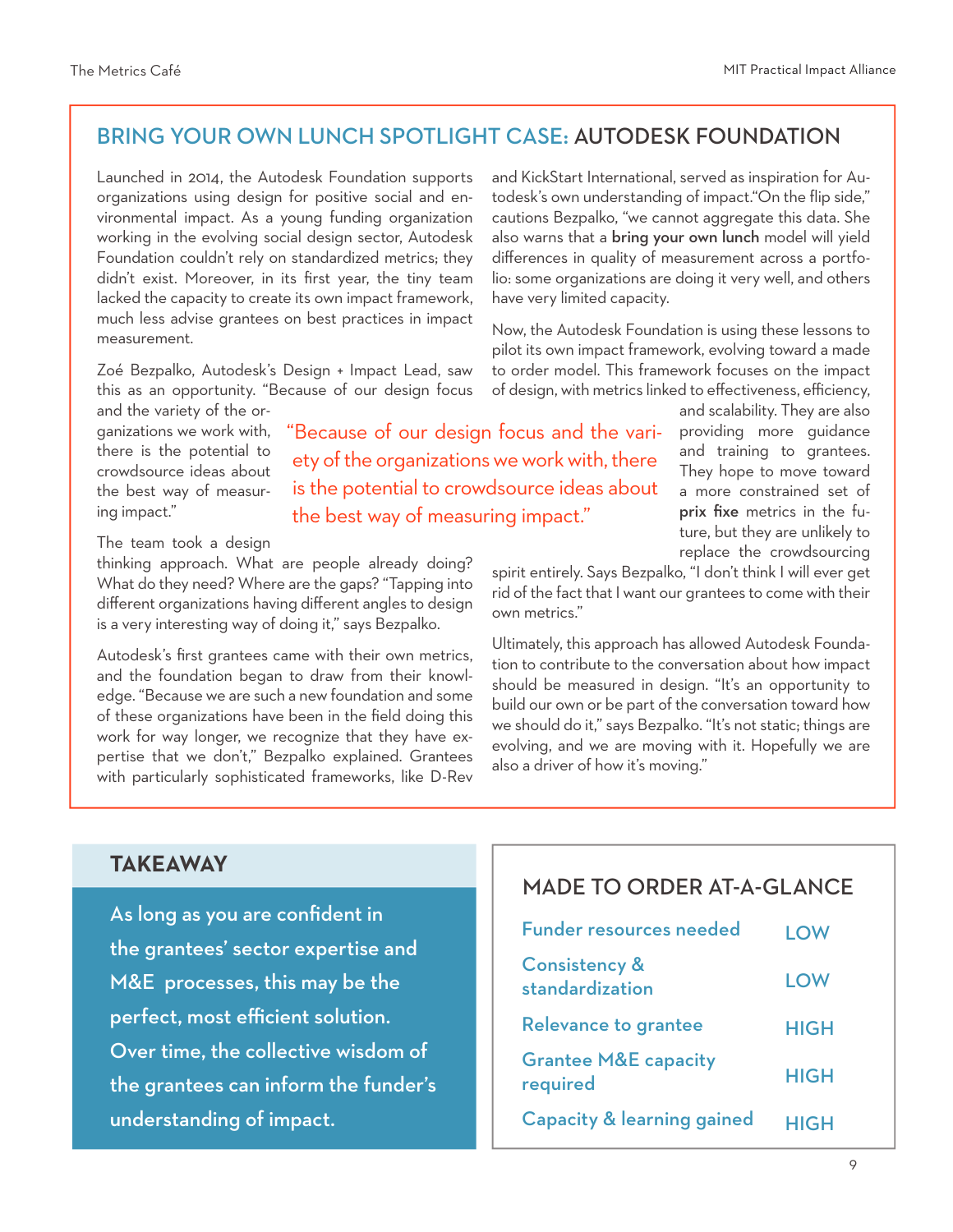# **CONCLUSION**

#### FUSION FARE

To reconcile the competing needs of standardization and customization, many funders will find that a blended model works best. This blend could take a few different forms; for example:

- A funder can require a few standard prix fixe indicators but allow flexibility for additional custom metrics. For instance, DIV requires certain metrics related to scale and financial viability, but they also work with grantees to choose custom metrics during the due diligence process.
- A funder can apply different models for different grantees, depending on their sector or capacity**.** Some of Autodesk's grantees have impact frameworks sophisticated enough to use as is, and others require more technical assistance build out a measurement strategy.
- A funder's model can evolve as they build expertise in the sector. Across all four cases, we saw that funding organizations transition over time from broader, more open processes to guided customization to standardized metrics.

None of the funders we spoke to used one model exclusively; most mixed and matched or developed their approach over time.

### A PERFECT PAIRING

Both funders and grantees have a stake in what gets measured. This framework aims to make sure that they both have a voice, too.

By using this tool, we hope funders will deliberately consider the needs of the grantee in addition to their own, aligning metrics to achieve more win-wins and produce less waste. A thoughtfully chosen model can change the conversation, improve data quality, strengthen relationships, and turn a mess of metrics into genuine learning.

# BON APPÉTIT!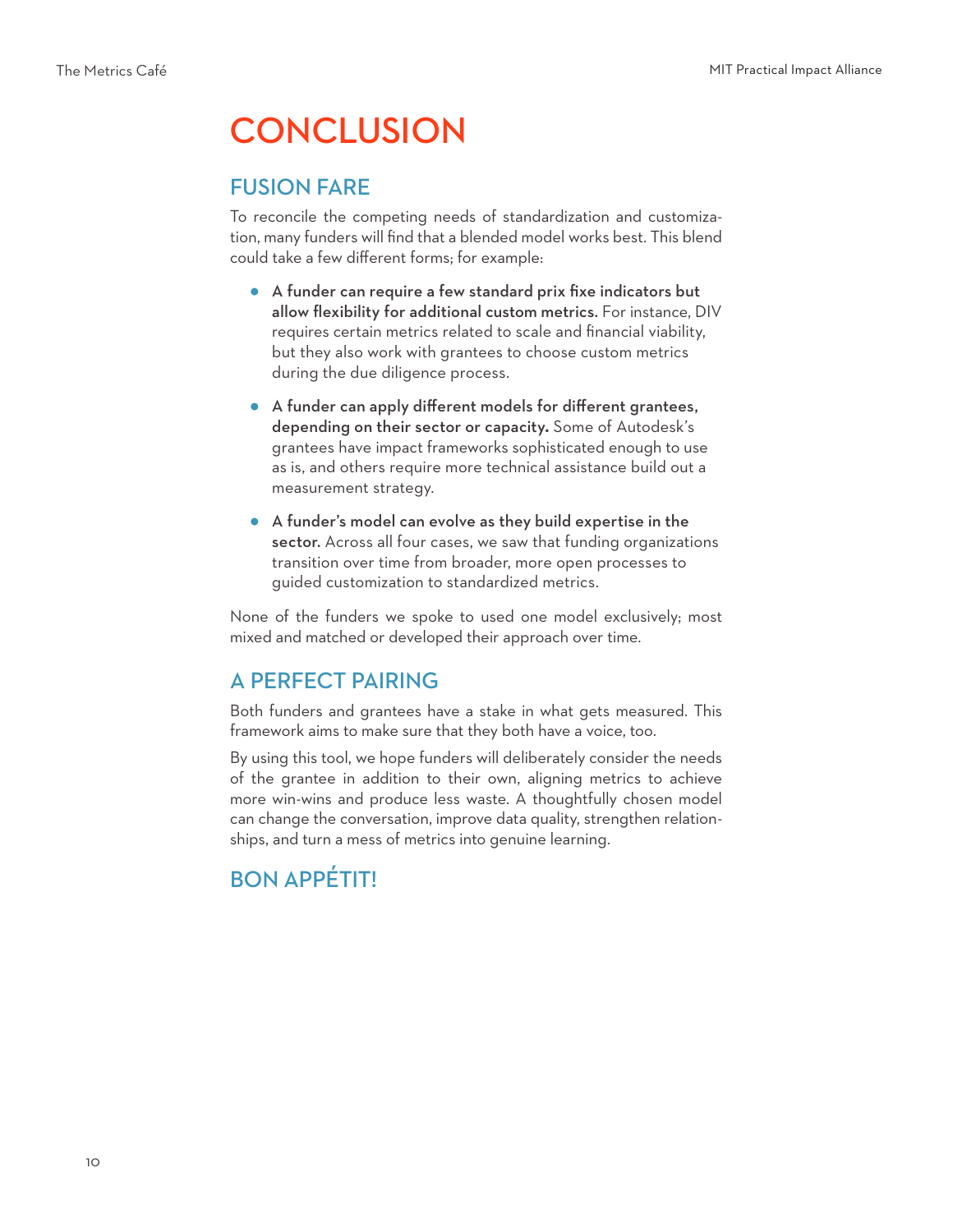# THE METRICS CAFÉ: AT-A-GLANCE

|                                             | <b>PRIX FIXE</b>                                                                                                                                                                                                                                                                                  | À LA CARTE                                                                                                                                                                                                          | <b>MADE TO ORDER</b>                                                                                                                                                                                                                                                            | <b>BRING YOUR</b><br><b>OWN LUNCH</b>                                                                                                                                                                                |
|---------------------------------------------|---------------------------------------------------------------------------------------------------------------------------------------------------------------------------------------------------------------------------------------------------------------------------------------------------|---------------------------------------------------------------------------------------------------------------------------------------------------------------------------------------------------------------------|---------------------------------------------------------------------------------------------------------------------------------------------------------------------------------------------------------------------------------------------------------------------------------|----------------------------------------------------------------------------------------------------------------------------------------------------------------------------------------------------------------------|
| <b>DESCRIPTION</b>                          | - All grantees report<br>on the same set of<br>standard metrics.                                                                                                                                                                                                                                  | - Grantees choose from a<br>menu of standard metrics.                                                                                                                                                               | - Funder and grantee work<br>together to come up with<br>a set of metrics.                                                                                                                                                                                                      | - Grantees come with<br>their own metrics.                                                                                                                                                                           |
| <b>WHO SHOULD</b><br>USE IT?                | - Single sector or impact goal<br>- Sector or impact goal has<br>standard metrics<br>- Funders focused on metrics<br>common to all sectors<br>- Funders with low capacity for<br>customization and technical<br>assistance<br>- Grantees without their<br>own metrics and looking to<br>benchmark | - Limited number of sectors<br>- Single sector but diversity<br>ot goals<br>- Sectors have standard<br>metrics<br>- Funders with some capac-<br>ity for technical assistance<br>- Grantees looking to<br>benchmark  | - New or non-traditional<br>sectors<br>- Small but diverse group<br>of grantees<br>- Focus on partnership<br>and capacity building<br>- Funder with strong M&E<br>capacity<br>- Grantees with M&E<br>demand                                                                     | - New or non-traditional<br>sector unfamiliar<br>to funder<br>- Grantee has strong<br>theory of change,<br>metrics, M&E systems<br>and record of report-<br>ing and evidence                                         |
| <b>PROS</b>                                 | - Easy aggregation across a<br>portfolio<br>Ability to compare grantee to<br>grantee<br>Simple, streamlined data<br>system<br>- Grantee can benchmark<br>against other programs<br>- Grantee gains experience in<br>measuring standard indicators                                                 | - Easy aggregation and<br>comparison within<br>grantee categories<br>- Grantee has flexibility to<br>choose most<br>relevant indicators<br>- Learning /reflection<br>opportunity for grantees<br>new to measurement | - Opportunity for capacity<br>building, collaboration,<br>and learning.<br>- Metrics highly relevant<br>to grantee<br>- Funder can incorporate<br>learning centrally<br>- Potential to contribute to<br>innovative impact areas<br>- Can lead to a better<br>"menu" model later | - Metrics highly<br>relevant to grantee<br>- Less hassle for<br>grantee<br>- Funder does not<br>need a custom M&E<br>framework or<br>dedicated M&E staff<br>- Funder can crowd-<br>source expertise from<br>grantees |
| <b>CONS</b>                                 | - One-size-fits-all metrics<br>miss nuance<br>- Metrics can have different<br>meanings in different contexts<br>- Metrics may feel imposed,<br>irrelevant, burdensome to<br>grantee<br>Low buy-in, resentment may<br>hinder data usage                                                            | - Need to compartmentalize<br>impact by cluster<br>- Input from grantees still<br>limited, passive<br>- Choice without guidance<br>can be overwhelming<br>- Difficult to incorporate<br>non-traditional grantees    | - Resource-intensive<br>process<br>- Difficult to aggregate,<br>compare, and<br>benchmark                                                                                                                                                                                       | - Difficult to aggregate,<br>compare, and<br>benchmark<br>- Less streamlined<br>reporting process for<br>funder<br>- Might miss out on<br>data not asked for<br>- Not all grantees have<br>a good system             |
| <b>TIPS</b>                                 | - Choose standard, vetted<br>metrics<br>- Ensure consistent definitions<br>- Keep the list short<br>- Ask for feedback from<br>grantees                                                                                                                                                           | - Choose standard, vetted<br>metrics<br>- Ensure consistent<br>definitions<br>- Keep the list short<br>- Ask for feedback from<br>grantees<br>- Make recommendations                                                | - Plan to invest time<br>and resources<br>- Develop a process<br>or toolkit<br>- Learn from grantees                                                                                                                                                                            | - Set expectations for<br>quality<br>- Learn from grantees                                                                                                                                                           |
| <b>Funder resources</b><br>needed           | <b>LOW</b>                                                                                                                                                                                                                                                                                        | <b>MED</b>                                                                                                                                                                                                          | <b>HIGH</b>                                                                                                                                                                                                                                                                     | <b>LOW</b>                                                                                                                                                                                                           |
| <b>Consistency &amp;</b><br>standardization | <b>HIGH</b>                                                                                                                                                                                                                                                                                       | <b>MED</b>                                                                                                                                                                                                          | <b>LOW</b>                                                                                                                                                                                                                                                                      | <b>LOW</b>                                                                                                                                                                                                           |
| Relevance to<br>grantee                     | <b>LOW</b>                                                                                                                                                                                                                                                                                        | <b>MED</b>                                                                                                                                                                                                          | <b>HIGH</b>                                                                                                                                                                                                                                                                     | <b>HIGH</b>                                                                                                                                                                                                          |
| <b>Grantee capacity</b><br>required         | <b>LOW</b>                                                                                                                                                                                                                                                                                        | <b>LOW</b>                                                                                                                                                                                                          | <b>MED</b>                                                                                                                                                                                                                                                                      | <b>HIGH</b>                                                                                                                                                                                                          |
| Capacity &<br>learning gained               | <b>MED</b>                                                                                                                                                                                                                                                                                        | <b>MED</b>                                                                                                                                                                                                          | <b>HIGH</b>                                                                                                                                                                                                                                                                     | <b>HIGH</b>                                                                                                                                                                                                          |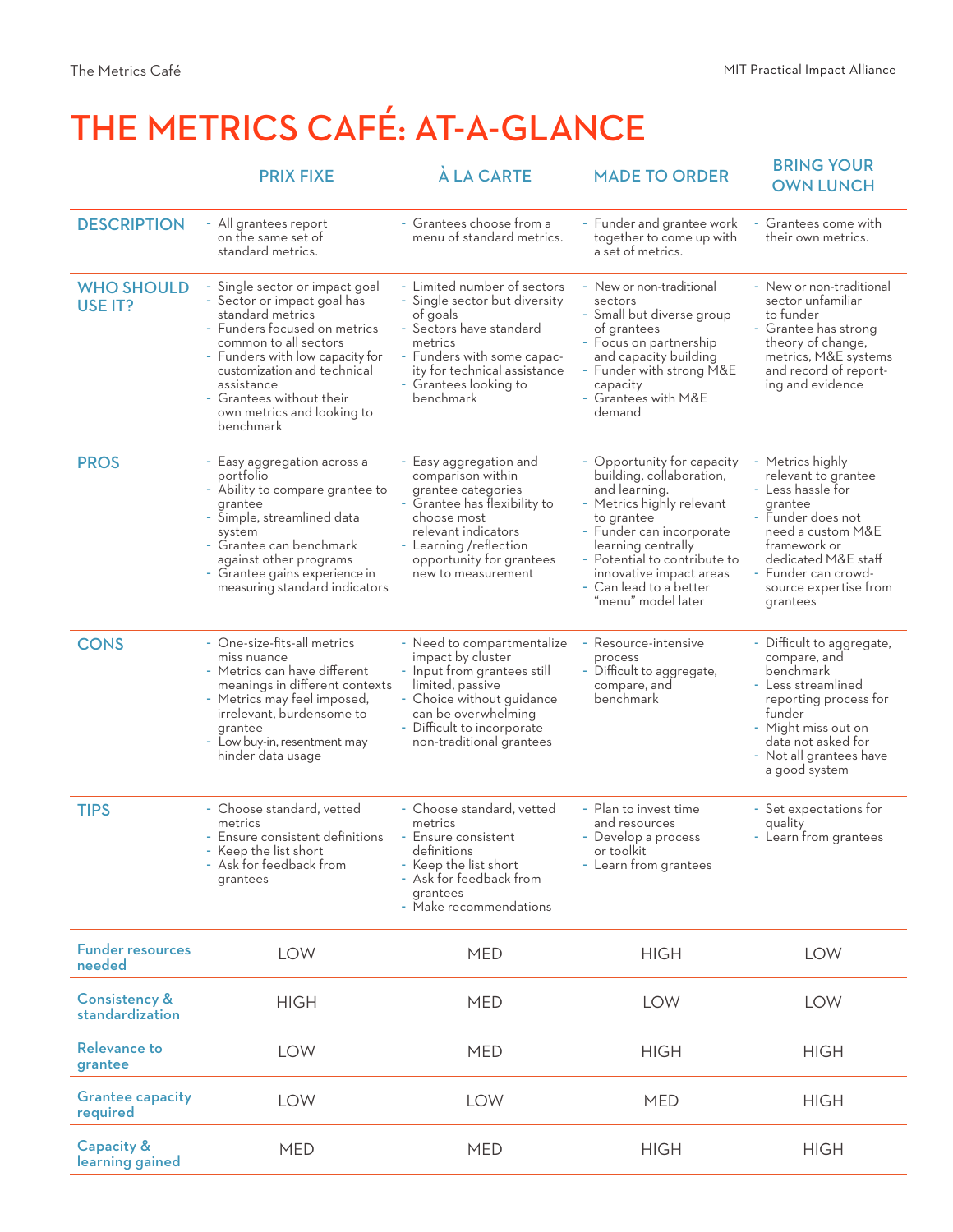# THE METRICS CAFÉ WHICH MODEL IS RIGHT FOR YOU?

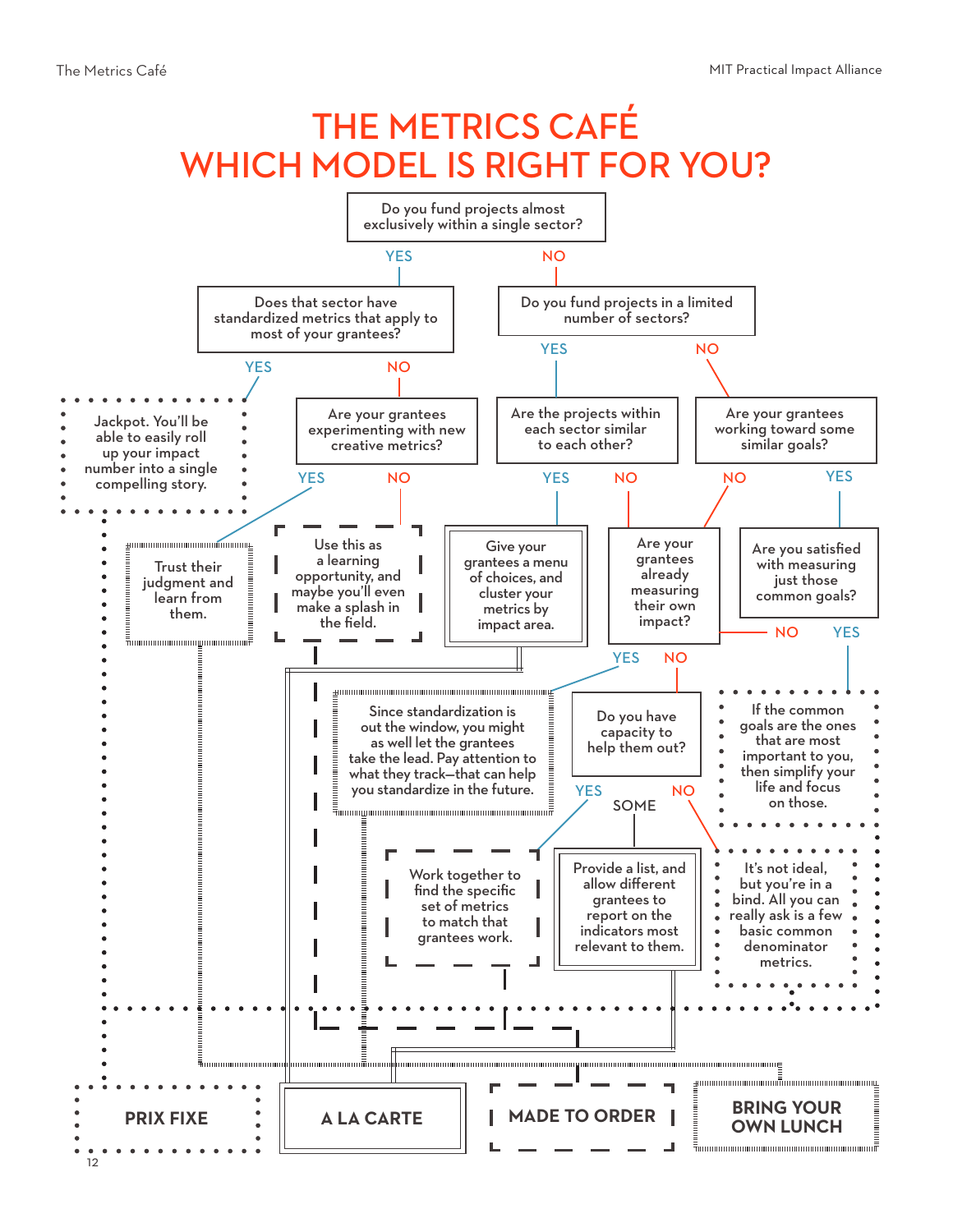#### MIT D-Lab

MIT D-Lab works with people around the world to develop and advance collaborative approaches and practical solutions to global poverty challenges. The program's mission is pursued through interdisciplinary courses, research in collaboration with global partners, technology development, and community initiatives — all of which emphasize experiential learning, real-world projects, community-led development, and scalability.

#### MIT Practical Impact Alliance

The MIT Practical Impact Alliance harvests the power of collaborative learning and action to increase, accelerate, and sustain impact on global poverty. Organized by MIT D-Lab, PIA is a membership organization of leaders from diverse organizations with aligned missions who learn, collaborate, and develop best practices together. PIA working groups focus on addressing a knowledge gap of the group and in the field, with the goal of generating outputs that will serve as relevant, practical tools for PIA members and a broader audience.

#### Author: Laura Budzyna, MIT D-Lab

Laura Budzyna is the Monitoring, Evaluation and Learning Manager for the International Development Innovation Network (IDIN) at MIT D-Lab. In 2016, she led the MIT Practical Impact Alliance working group on measuring impact. She is a regular guest lecturer on impact measurement at MIT, Columbia University, and Olin College and has spoken at events led by Unreasonable Labs, Mass Challenge, Boston+Acumen, and USAID. She holds an MPA in Development Practice from Columbia University's School for International and Public Affairs and a BA in Latin American studies from Middlebury College.

#### Acknowledgments

This framework grew out of the 2016 MIT Practical Impact Alliance working group on measuring impact, whose members contributed a year of rich conversations. We'd also like to extend our appreciation to the individuals who lent their experiences and insights to the four cases in this paper: Sasha Gallant of USAID Development Innovation Ventures, Michael McCreless of Root Capital, Chris Walker of Mercy Corps, and Zoé Bezpalko of the Autodesk Foundation. We are grateful to these contributors, as well as Heather Esper of the William Davidson Institute at University of Michigan, Molly Rubenstein of Olin College, and Lauren McKown of MIT D-Lab for reviewing drafs. D-Lab's Nancy Adams has been an invaluable partner in every stage of this document's evolution, from its initial framing, to several rounds of revisions, to the final design. Finally, we'd like to extend a special thank you to the Autodesk Foundation for supporting the distribution of this piece.

Icons: Andy Selimov, Dorian Dawance, Creative Stall, Vectors Market, and icon sphere, from Noun Project.